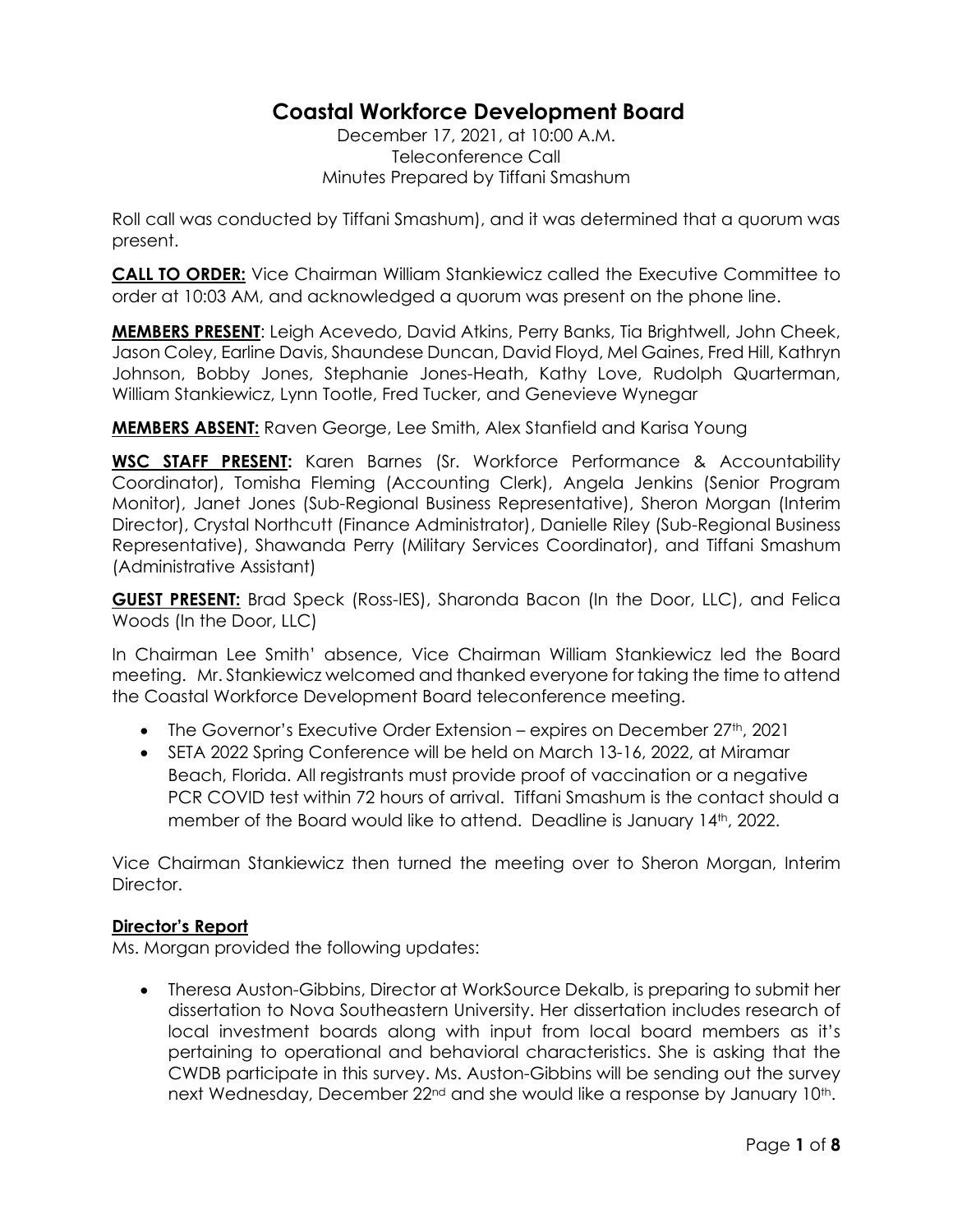- WSC Job Center Update GDOL is planning to return with a requirement of Armed Security and security cameras to be installed at our centers. There is a requirement to have at least two (2) employees from GDOL present in the WSC Job Center to place Armed Security in the buildings. Individuals will be seen by appointment only. GDOL will be covering the costs for the added security.
	- Bulloch County Job Center- Statesboro, GA Ms. Morgan met with GDOL Regional Leadership, Patsy Carr along with the Jennifer Bradley, Career Center Manager, on Monday, December 13<sup>th</sup>, 2021.
		- GDOL is planning to return to the WSC Facility Pending approval for Armed Security and Security Cameras to be installed at a date to be determined.
	- Camden County Job Center- St. Marys, GA
		- GDOL Return to the WSC Facility Undetermined on the return date. There is currently only one GDOL employee at this location therefore, currently this Job Center does not meet the requirement to have armed security. (1 GDOL Staff member)
	- Chatham County Job Center-Comprehensive One-Stop-Savannah, GA
		- GDOL Return to the WSC Facility Undetermined on the return date. There is currently only one GDOL employee at this location therefore, currently this Job Center does not meet the requirement to have armed security. (GDOL Mandated Partner- 1 Staff member)
	- Liberty County Job Center- Hinesville, GA
		- Computers/Technology In progress- IT equipment for this project has been ordered.
		- Furniture –In progress- WSC Finance Administrator is working with the City of Savannah's Purchasing Department to procure office furniture.
- **City of Savannah Employees**  Cost of Living Adjustment (COLA)/Wage Increase of 8.48% would be given to all City of Savannah employees to include WSC Staff effective January 1, 2022.
- **NEW OJT Contract**  Varicon, Inc./Cardinal Glass– Statesboro, GA-Bulloch Co.
- **NEW IWT Contract** JodyJazz, Inc. repairs musical instrument Garden City, GA Chatham Co.
	- Others pending
- **Holiday Schedule:** WSC Administrative Office and Job Centers
	- **CLOSED** December 24th and December 27<sup>th</sup>
	- **CLOSED** January 3rd, 2022

Following her presentation, Ms. Morgan then turned the meeting over to Crystal Northcutt, WSC Finance Administrator for the Financial Status Report.

## **Financial Report**

Ms. Northcutt presented the PY20 & PY21 Formula Grants Overview, PY21 Other Grant Funding, and Individual Training Accounts & Supportive Services.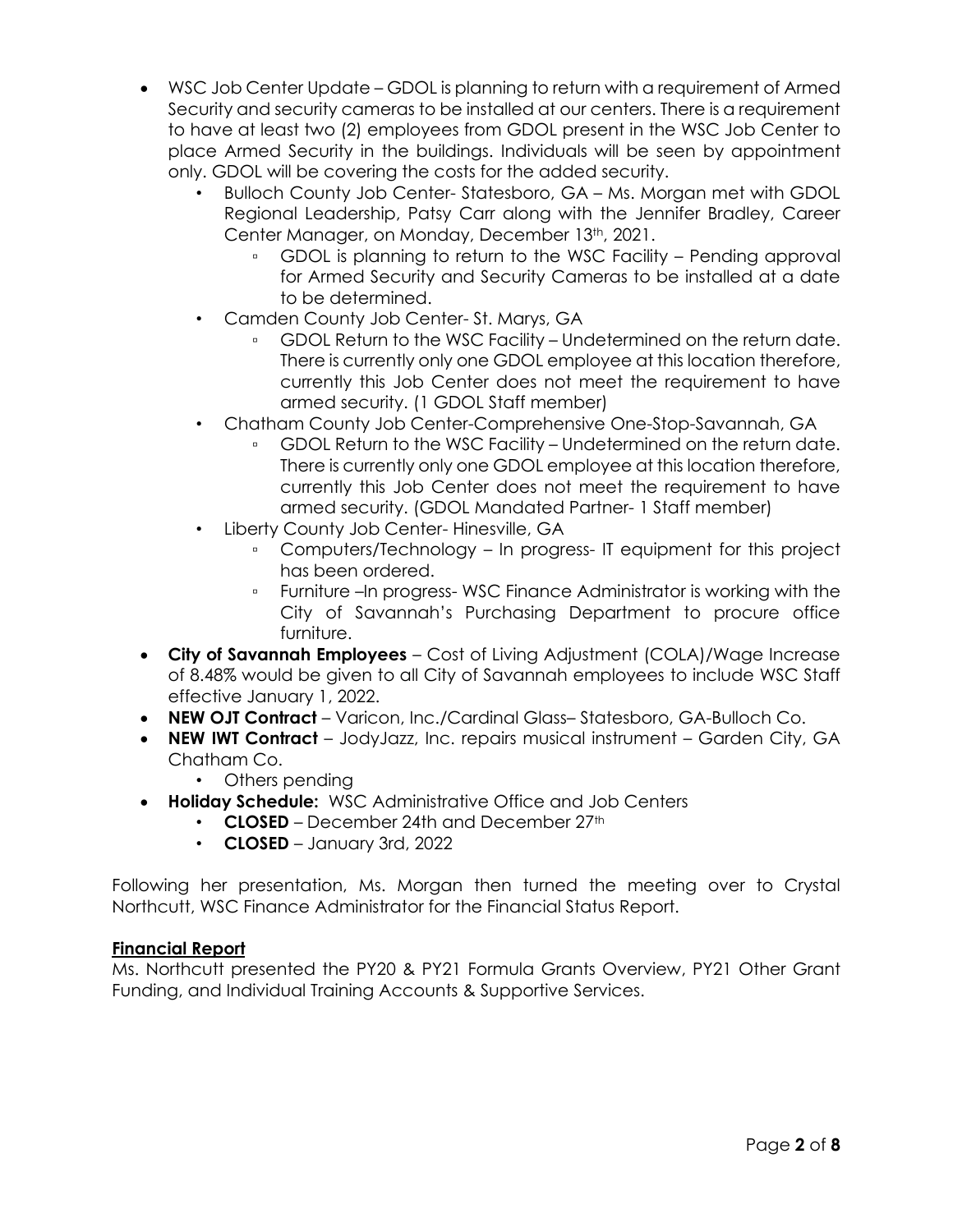## **PY20 Formula Grants Overview**

As of August 31, 2021 July 1, 2020 – June 30, 2022 100% Must be Spent by June 30, 2022



#### **PY21 Formula Grants Overview**

As of August 31, 2021 July 1, 2021 – June 30, 2023 80% Must be Spent and/or Obligated by June 30, 2022



Ms. Northcutt stated WSC has not begun to expend the Adult and Dislocated Worker PY21 grant funds yet because WSC is currently expending the PY20 funds.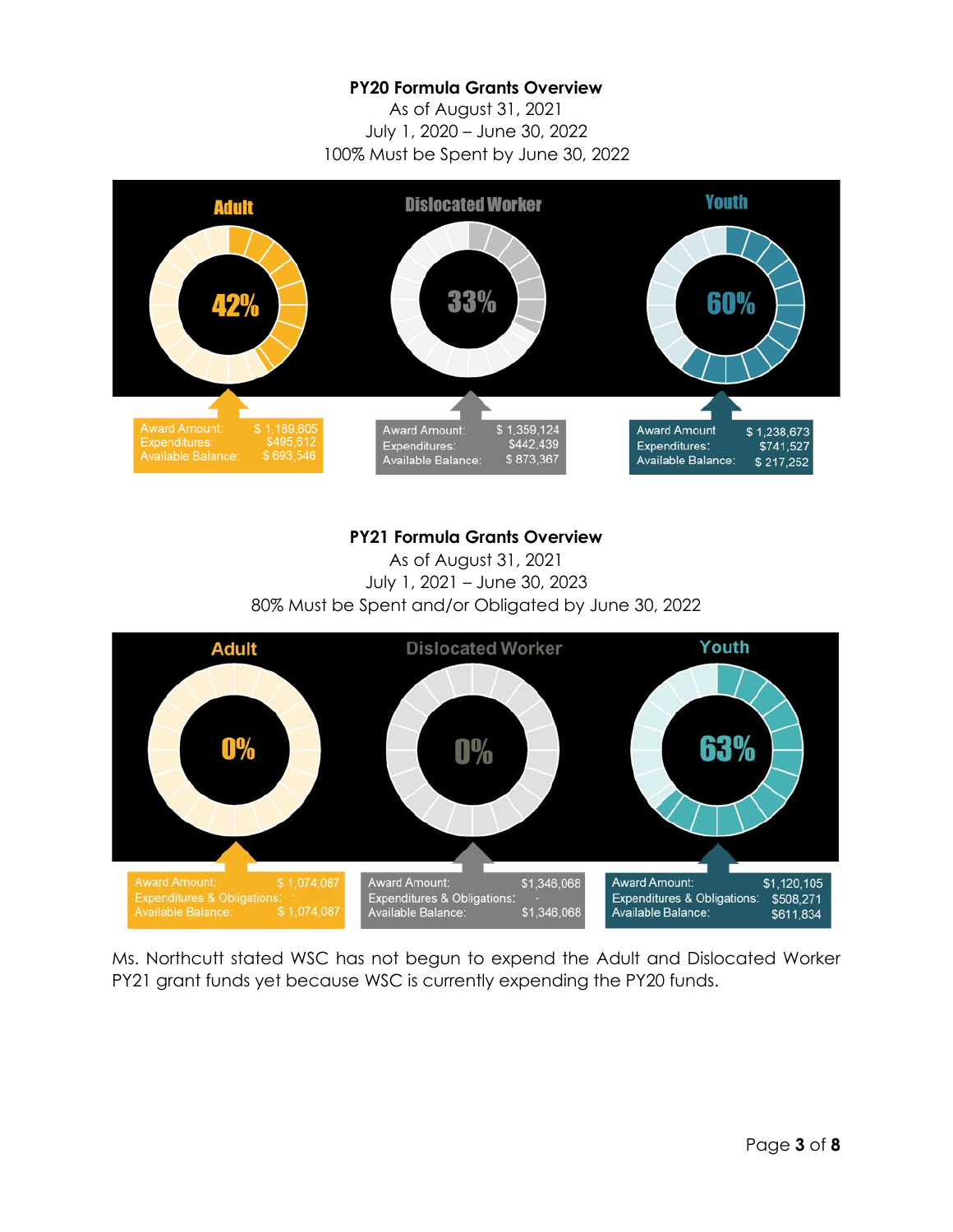# **PY21 Other Grant Funding**

| Grant                                                              | <b>Grantor</b> | <b>Start</b><br><b>Date</b> | <b>End</b><br><b>Date</b> | <b>Award</b><br>Amount | <b>Expended as</b><br>of September<br>30, 2021 | <b>Balance</b> |
|--------------------------------------------------------------------|----------------|-----------------------------|---------------------------|------------------------|------------------------------------------------|----------------|
| COVID-19/NDWG-<br><b>Work Sites</b>                                | <b>TCSG</b>    | 4/13/2020                   | 3/31/2022                 | \$279,780              | $\overline{0}$                                 | \$279,780      |
| Additional<br><b>Dislocated Worker</b><br><b>Operational Grant</b> | <b>TCSG</b>    | 5/1/2020                    | 6/30/2022                 | \$500,000              | \$500,000                                      | \$0            |
| COVID-19/NDWG-<br>Employment &<br>Training                         | <b>TCSG</b>    | 10/1/2020                   | 3/31/2022                 | \$745,497              | \$34,609                                       | \$710,888      |
| <b>TOTAL</b>                                                       |                |                             |                           | \$1,525,277            | \$534,609                                      | \$990,668      |

Ms. Northcutt stated WSC is allowed to expend the COVID-19 funds on Dislocated Workers. The new OJT contract with Varicon, Inc./Cardinal Glass will benefit from these funds along with the individuals going through training and work experience programs.

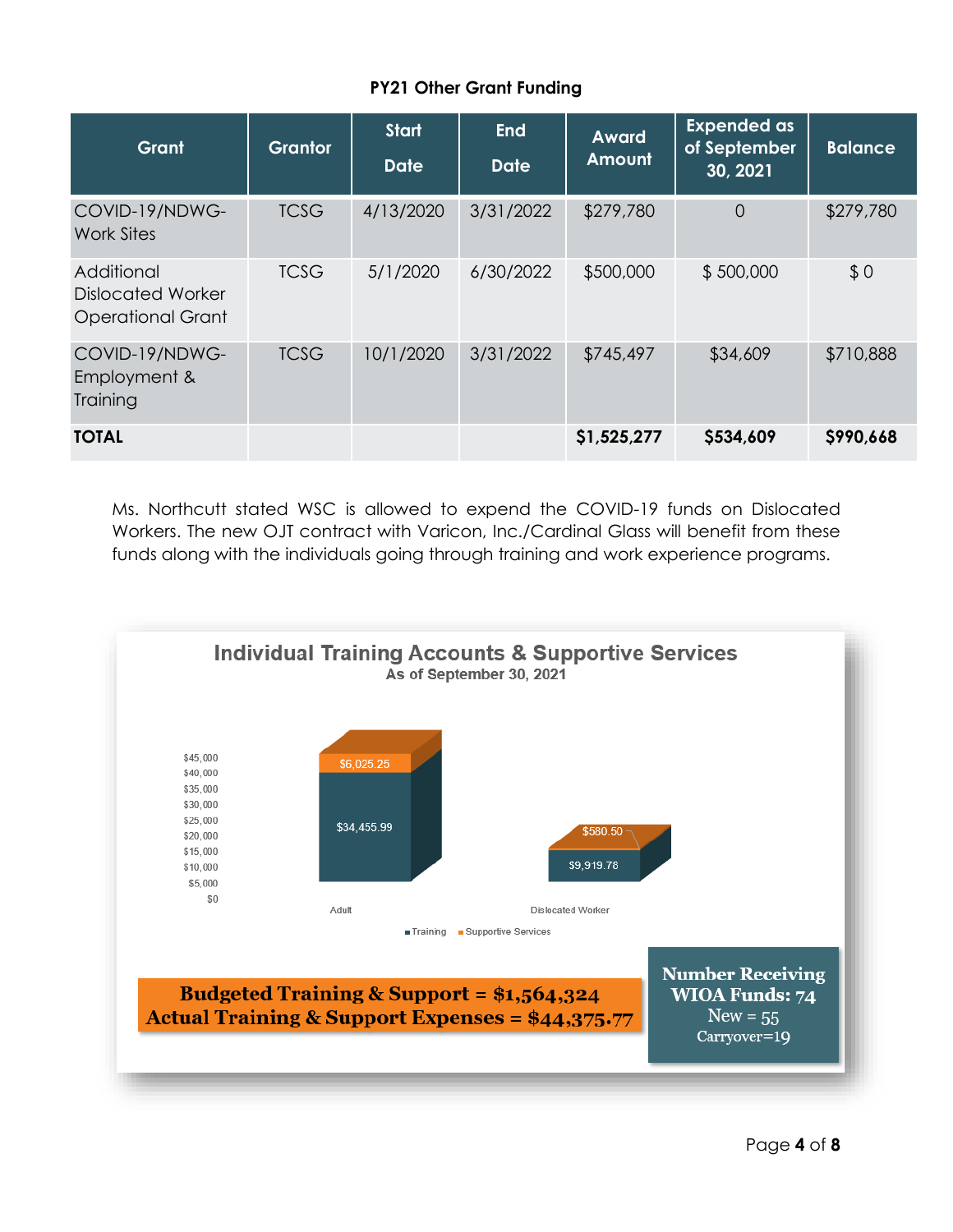

## **New IWT Employer Agreements**

| <b>Employer</b>            | <b>Training</b>        | <b>Amount County</b> |                | <b>Status</b> |
|----------------------------|------------------------|----------------------|----------------|---------------|
| <b>Efficien Technology</b> | Industrial Maintenance | \$7,000              | <b>Bulloch</b> | In Progress   |

#### **Questions/Answers:**

Mr. Jones asked are the funds from the PY20 Formula Grants subject to be recaptured by the State if not spend by June 30, 2022? Ms. Northcutt explained the funds could be eligible for recapture.

Mr. Jones asked is there a projection that WSC will have these funds expended or recaptured? Ms. Northcutt responded WSC is hopeful to fully expend the current (PY20 (June 30, 2022) grant awards with our staff salaries, overhead cost for the admin staff, the Job Centers and summer work experience for youth just to name a few that will benefit from the PY20 funds. TCSG-OWD has requested that the Local Workforce Areas email them the specific impact a recapture would have on the Area should the 80% expenditure goal is not met, respectively. Ms. Northcutt stated will keep the Board updated on this information.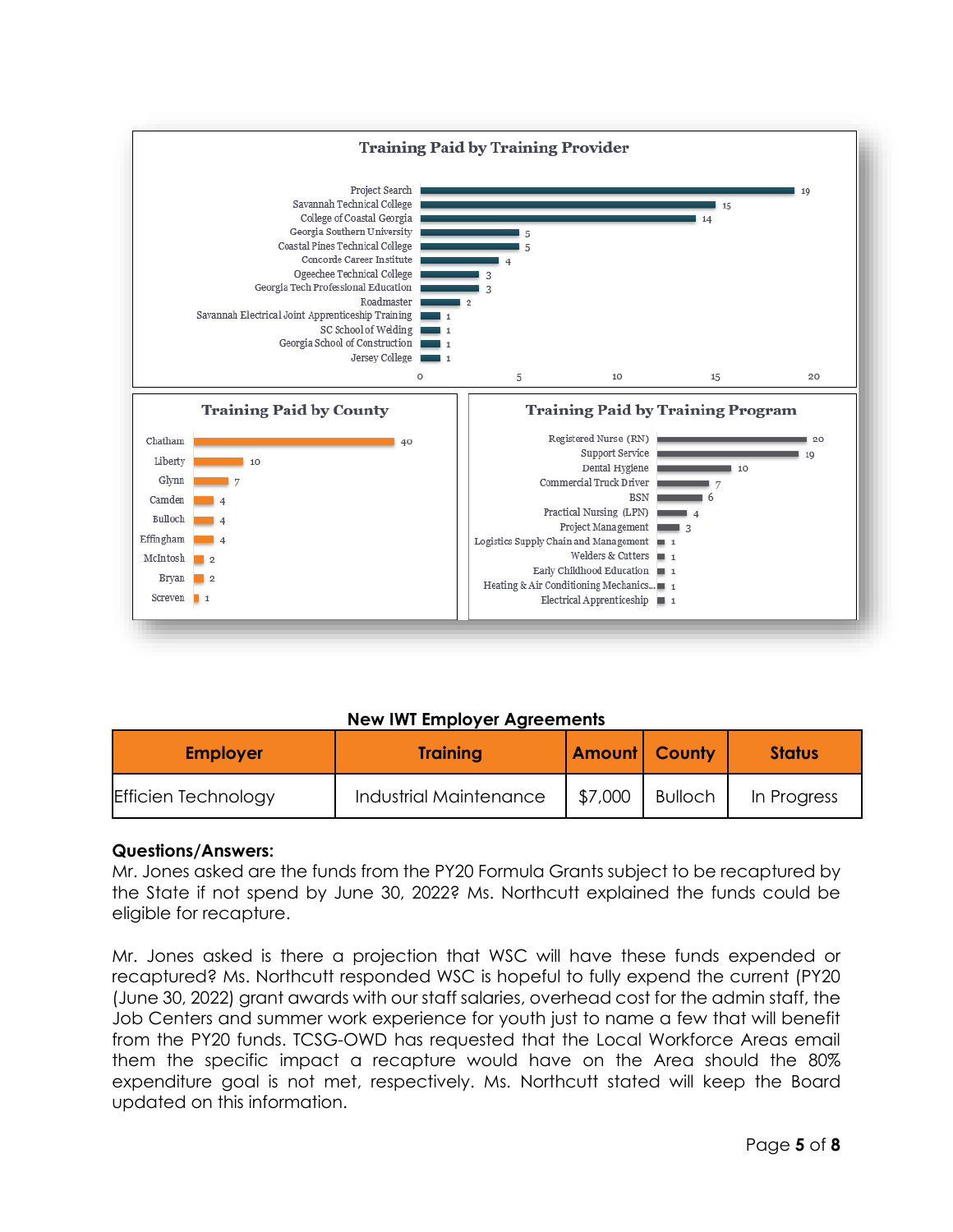After Ms. Northcutt's financial status reports, the Committees reported the following:

## **Committee Reports**

#### **Economic Workforce Alignment:**

Ms. Earline Davis, Committee Member reported as follows:

- **Adult, Dislocated Worker & Youth Support Services Policy:** This policy was updated to allow for meal assistance to youth when participating during a training day. The policy will allow as support of \$5 per day not to exceed \$25 per month as a reimbursement to youth requiring assistance.
- **Youth Services Eligibility Policy:** This policy was updated to remove the census tract data outlined in the policy document and provide the WSC Opportunity Coaches with a procedural guidance on how to access the US Census website for high poverty census tract data by physical address in accordance with local and TCSG-OWD policy. The removal of the census tract from the local policy will allow for US Census data to change without the need to change the Youth Eligibility policy.
- **Demand Occupation List:** The Committee conducted its semi-annual review of the Region 12 Demand Occupation List. Staff introduced an updated Sub-Regional Demand Occupation List, which outlined additions and removals from the list of demand occupations by sub-regions.

The following are occupations that have been added:

- Kindergarten Teacher
- Hospitality Clerk
- Computer Information Systems Manager
- Industrial Maintenance
- Business Management

These changes are believed to have occurred due to the COVID-19 Pandemic. After Karen Barnes' presentation, further consideration and discussion of the potential removals/changes yielded from Emsi, WSC's Labor Market Information (LMI) resource/software. The Committee determined that it would be best not to remove any occupations from the list and accept the added occupations.

**Next Meeting** - Wednesday, January 5, 2022, at 10:00 A.M. at the WorkSource Coastal Admin Office, located at 7216 Skidaway Rd., Suite A.

#### **Public Relations:**

Ms. Leigh Acevedo, Committee Chair reported as follows:

• The Committee approved and is recommending the Be Pro Be Proud Trailer be sponsored by the Board for the Bulloch County School System-FY22, FY23 and FY24. The \$10,000 sponsorship will be contingent upon Area 19's Program Year budget and WIOA Youth funding allocations.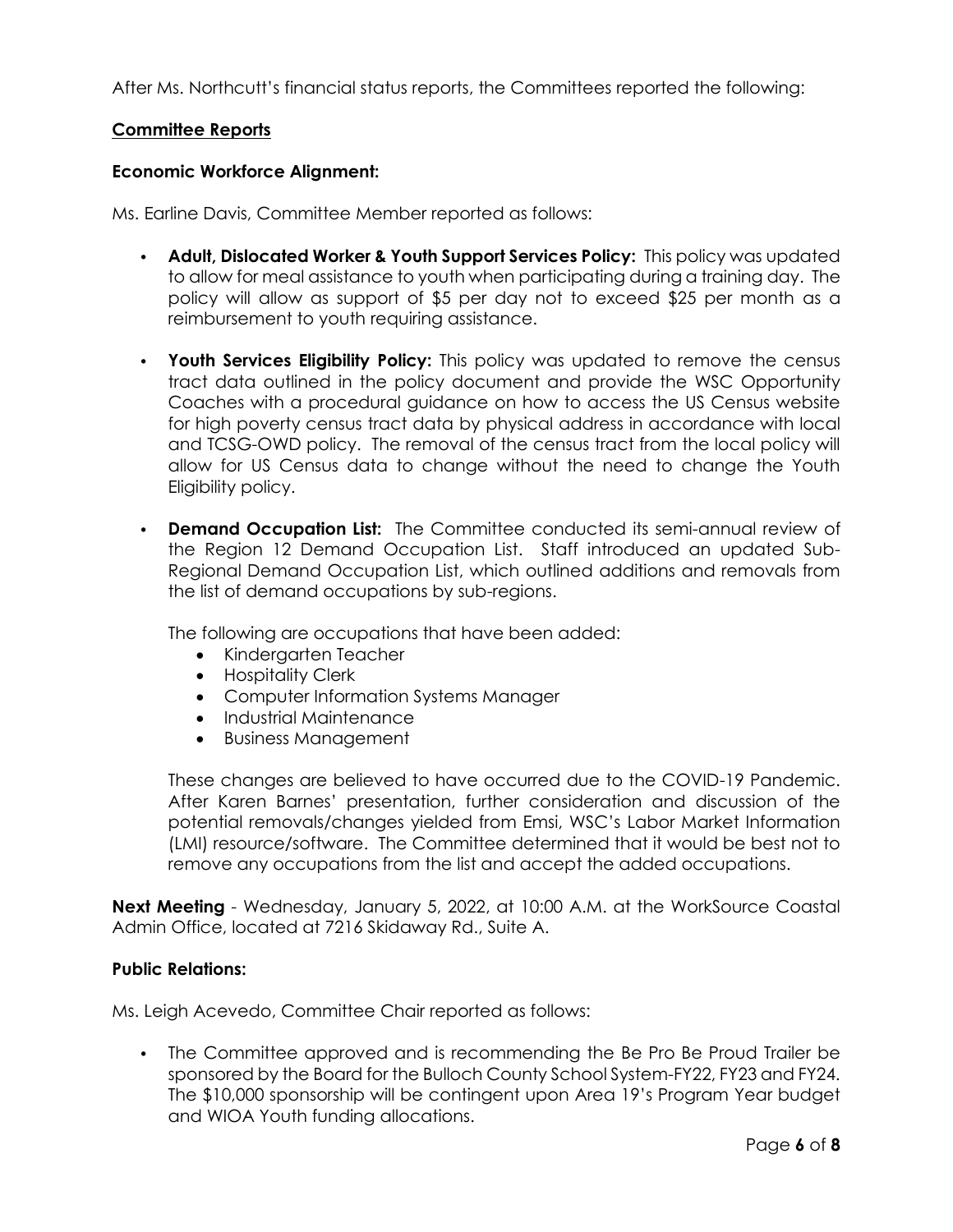• Currently planning 2022 CWDB Retreat- Planning is still underway and is scheduled for June  $22^{nd} - 24^{th}$ , 2022 at Jekyll Island, GA.

**Next Meeting:** December 17, 2021, immediately following CWDB meeting via Conference Call

#### **Youth Committee:**

Mr. David Floyd, Committee Chair reported as follows:

• **Performance Report** - Karen Barnes, WSC Sr. Workforce Performance & Accountability Coordinator, reviewed the detailed Contractors report covering the numbers contracted to serve by contractor verses number served for PY21:

| Contractor      | <b>Percent Served</b> |  |  |
|-----------------|-----------------------|--|--|
| $Ross - BES$    | 45%                   |  |  |
| $Ross - BLL$    | 59%                   |  |  |
| <b>Ross-CGM</b> | 25%                   |  |  |
| Ross – Chatham  | 73%                   |  |  |

| <b>PERFORMANCE MEASURES</b> |                            |                                |                       |                          |                              |  |  |
|-----------------------------|----------------------------|--------------------------------|-----------------------|--------------------------|------------------------------|--|--|
| <b>Contractors</b>          | Q2 Employment<br>Education | Q4<br>Employment<br>/Education | Q2 Median<br>Earnings | Credential<br>Attainment | Measurable<br>Skills<br>Gain |  |  |
| $Ross - BES$                | 100%                       | 66.6%                          | 93.7%                 | 66.6%                    | $5\%$                        |  |  |
| $Ross - BLL$                | 80%                        | $0\%$                          | 93.7%                 | $0\%$                    | 23%                          |  |  |
| $Ross - CGM$                | --                         |                                | --                    | --                       | --                           |  |  |
| Ross - Chatham              | $0\%$                      | 25%                            | 93.7%                 | $0\%$                    | 16%                          |  |  |

#### • **Contractor Reports** –

- **Ross IES**
	- Ross has begun recruitment in all four sub-regions with GED classes will begin November 15<sup>th</sup>.

Next Meeting - Friday, January 14, 2021, at 10:00 A.M. at the Richmond Hill City Center.

#### **Consent Agenda:**

- **CWDB Minutes**
	- o **CWDB – June & August 2021**
- **Committee Minutes**
	- o **Executive Committee – July 2021**
	- o **Public Relation Committee – April 2021**
	- o **Economic & Workforce Alignment – May 2021**
- **FSR**
	- o **June, July, and August 2021**